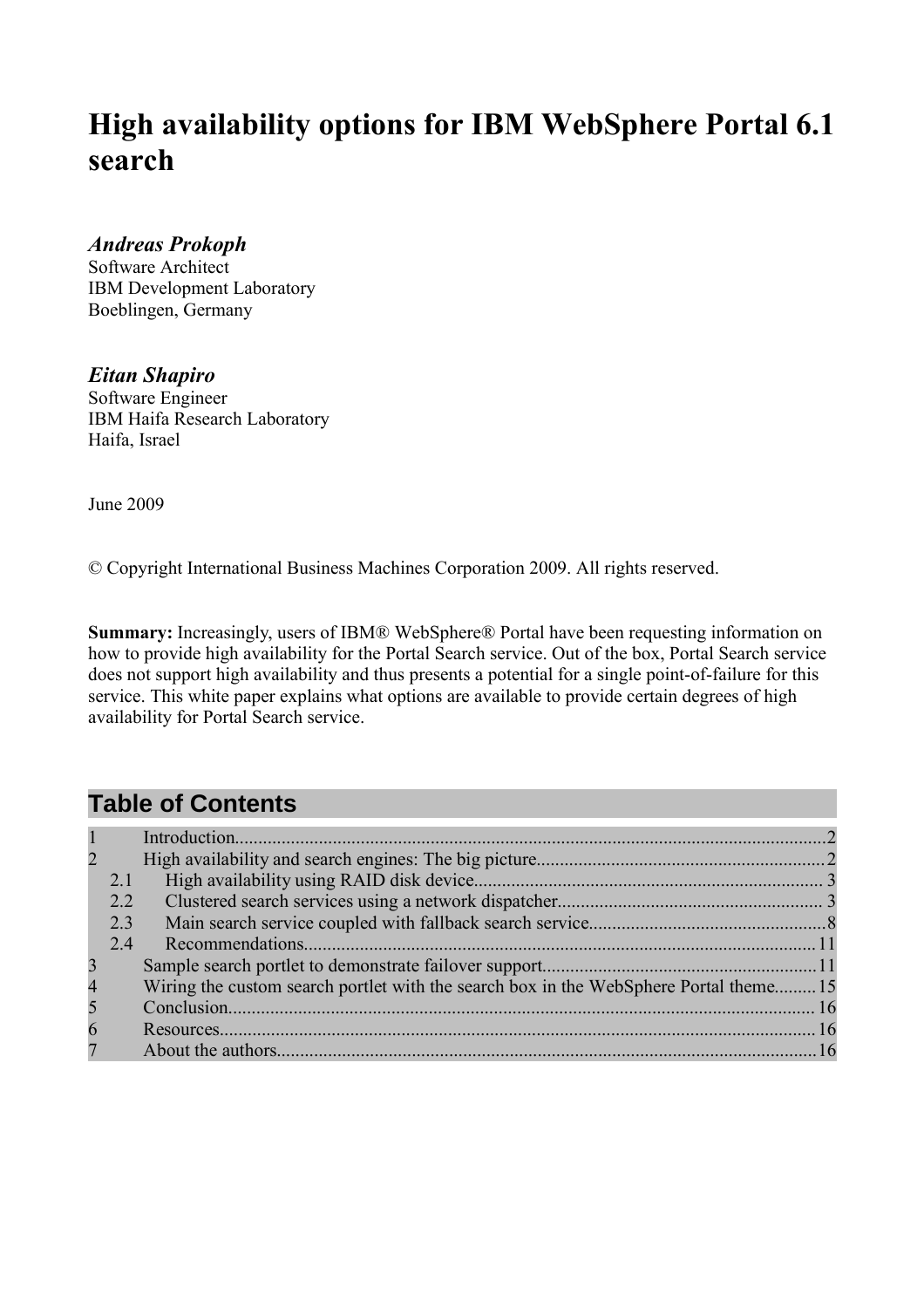## <span id="page-1-0"></span>**1 Introduction**

Providing built-in support for high availability search is dependent on true enterprise scale and class search engines, such as IBM OmniFind® Enterprise Edition. Other search technologies require manual setup for such a service, including the setup of multiple instances of that service paired with the use of a load balancer to distribute the search requests among the available search services.

To understand one of the fundamental issues with search services, it is important to note that the search engine's search index (or search collection) is in essence a "database" that is queried to resolve the search request and return the search result.

However, search index data is not stored in relational database tables; thus is is not possible to draw benefits from the relational database's ability to support clustered environments and thus profit from its service reliability.

Instead, the search engine stores its search index in the file system in a proprietary format. The nature of an inverted search index (which is what most search technologies is based on) does not easily allow for replication of newly added information, as is the case with relational databases (technically speaking, and using the term "easily" purely in the sense of comparison and not technical implementation).

This paper explains what options are available to provide certain degrees of "high availability" for a Portal Search service. We begin with the theoretical aspects of how to achieve this goal, and then we propose solutions that are actually feasible and that will deliver a highly available search service.

The procedures described here, including the references to the product documentation, refer to WebSphere Portal V6.1, but they will also work in a WebSphere Portal V6.0 environment.

**NOTE:** The solutions discussed here are not formally supported by IBM. This information is meant to be shared with interested parties, as is, and cannot be guaranteed to work as documented in all customer environments. However, if a problem does arise that can be reproduced in a standard environment that has been set up in accordance with the product documentation, then of course support is available.

## <span id="page-1-1"></span>**2 High availability and search engines: The big picture**

There are a couple of key aspects for providing high availability of the Portal Search service; specifically, failover support in cases where:

- the file system (hard disks) would fail
- user-initiated search requests are not processed—either because the search index is not accessible or because the server itself hosting the search service does not respond
- both end-user search as well as search administration (for example, search index updates) must be available at all times

In theory, at least, several technical solutions for each of the above scenarios are available; however, only a subset of these scenarios can be implemented without significant administrative and development effort.

The following three subsections describe possible technical solutions and show how to set them up, including explanations of the respective drawbacks or limitations, where applicable.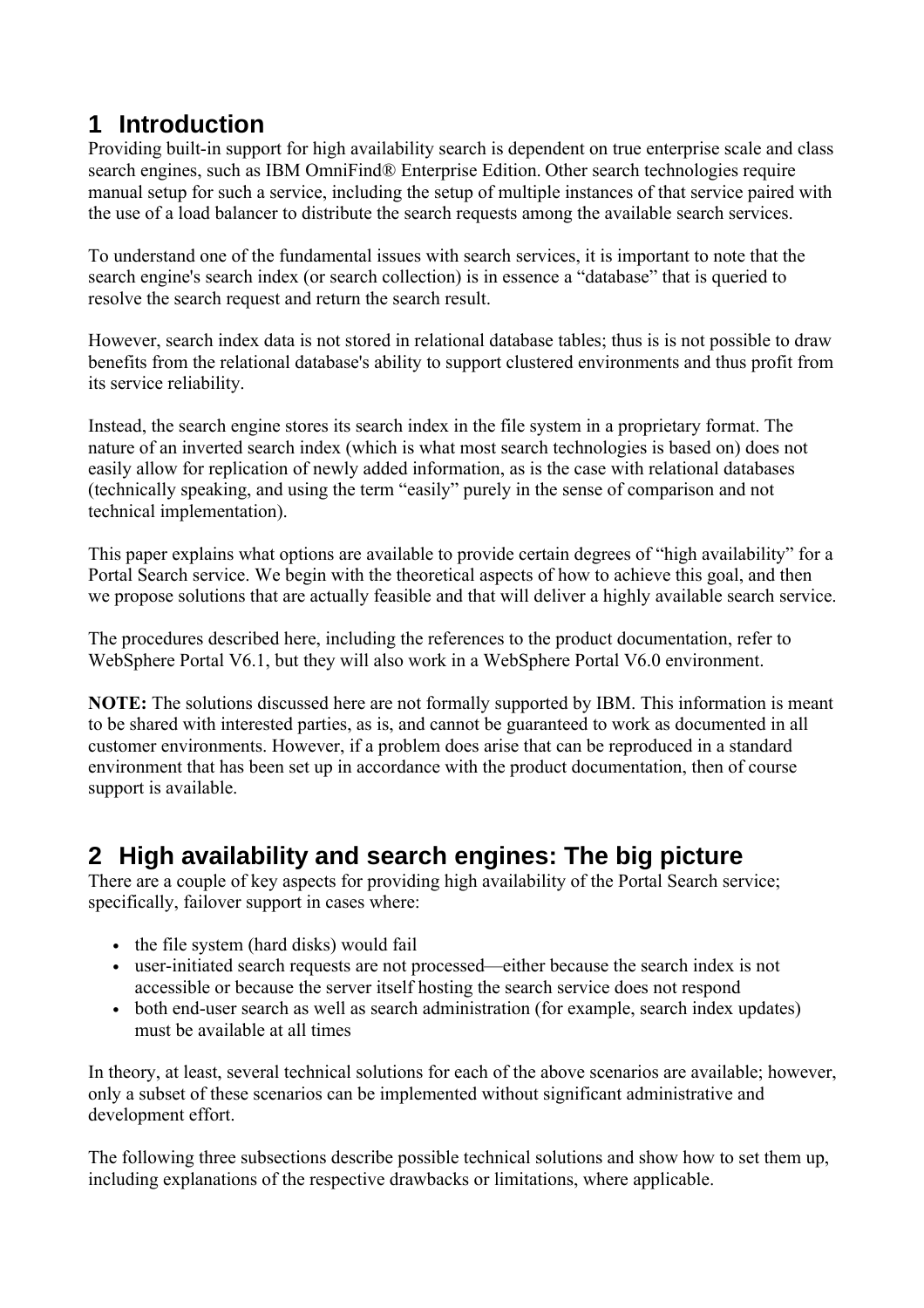"  $)$ " ) (a)  $)$  (b)  $)$  4  $=$  >  $)$  4)  $4)$  $\lambda$ 

 $\mathbf{3}$ 

<span id="page-2-0"></span>2.1 High availability using RAID disk device )/ = + ,<br>" ) ) "<br>= " 2>(  $\frac{1}{\pi}$  $\overline{4}$  $\omega > 0$  $\overline{?}$  $) /$  $\begin{pmatrix} 1 & 1 & 1 \\ 1 & 1 & 1 \\ 1 & 1 & 1 \end{pmatrix}$   $\begin{pmatrix} 1 & 1 & 1 \\ 1 & 1 & 1 \\ 1 & 1 & 1 \end{pmatrix}$  $\begin{array}{c} \begin{array}{c} \end{array} \\ \begin{array}{c} \end{array} \end{array}$  $D.13$  $\lambda$  $\boldsymbol{\mathsf{S}}$ %& '()(



<span id="page-2-1"></span>2.2 Clustered search services using a network dispatcher  $1$  " ) "  $\mathbf{0}$  $\bar{\mathbf{u}}$  $\begin{pmatrix} 1 & 1 \\ 0 & 1 \end{pmatrix}$  $^{"}$  4)  $\begin{pmatrix} 1 \\ 1 \\ 0 \end{pmatrix}$  $\overline{(\ }$ ; "  $\#$  $\mathbb{R}$  and  $\mathbb{R}$  and  $\mathbb{R}$  (  $\overline{0}$ 

 $1$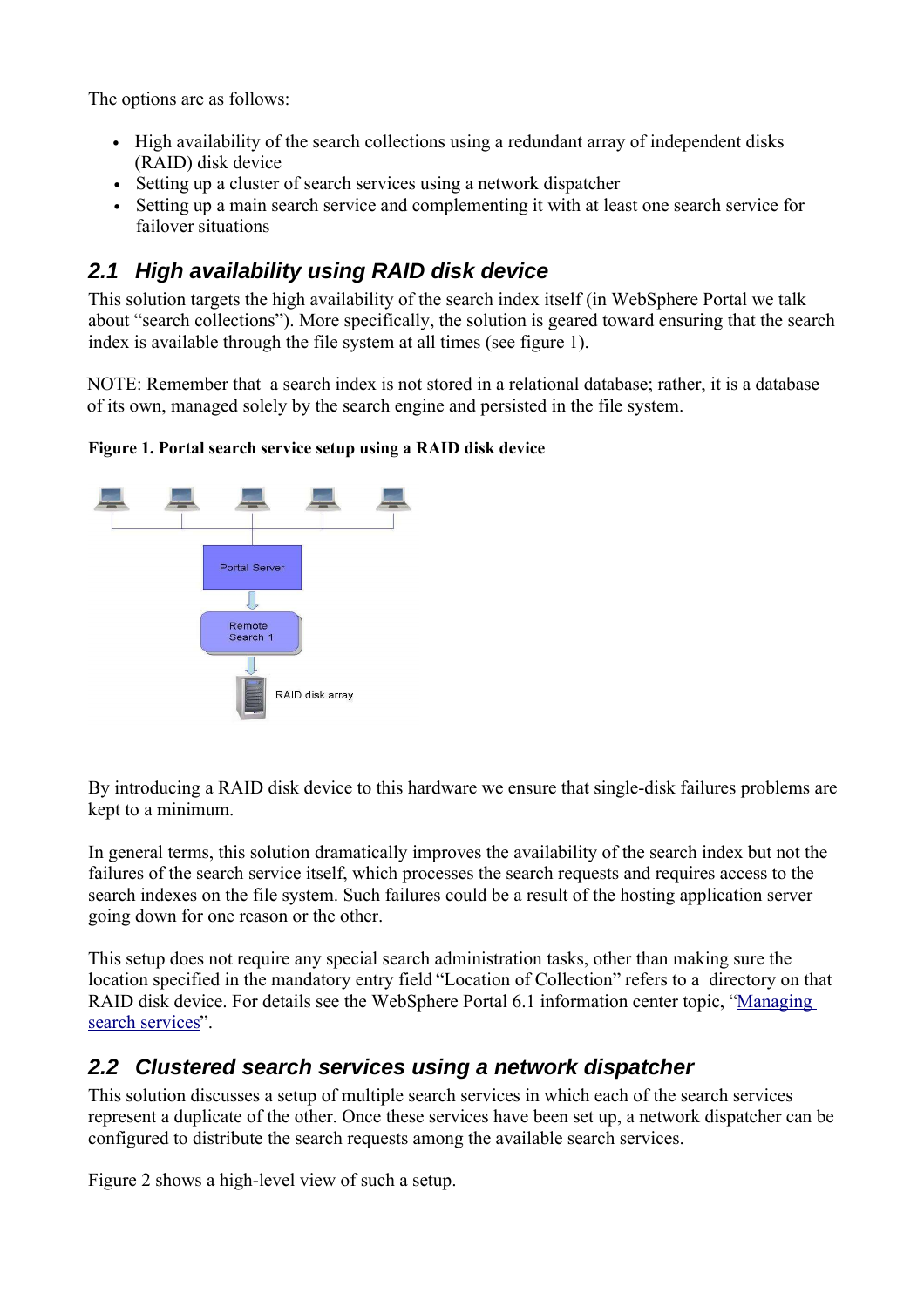



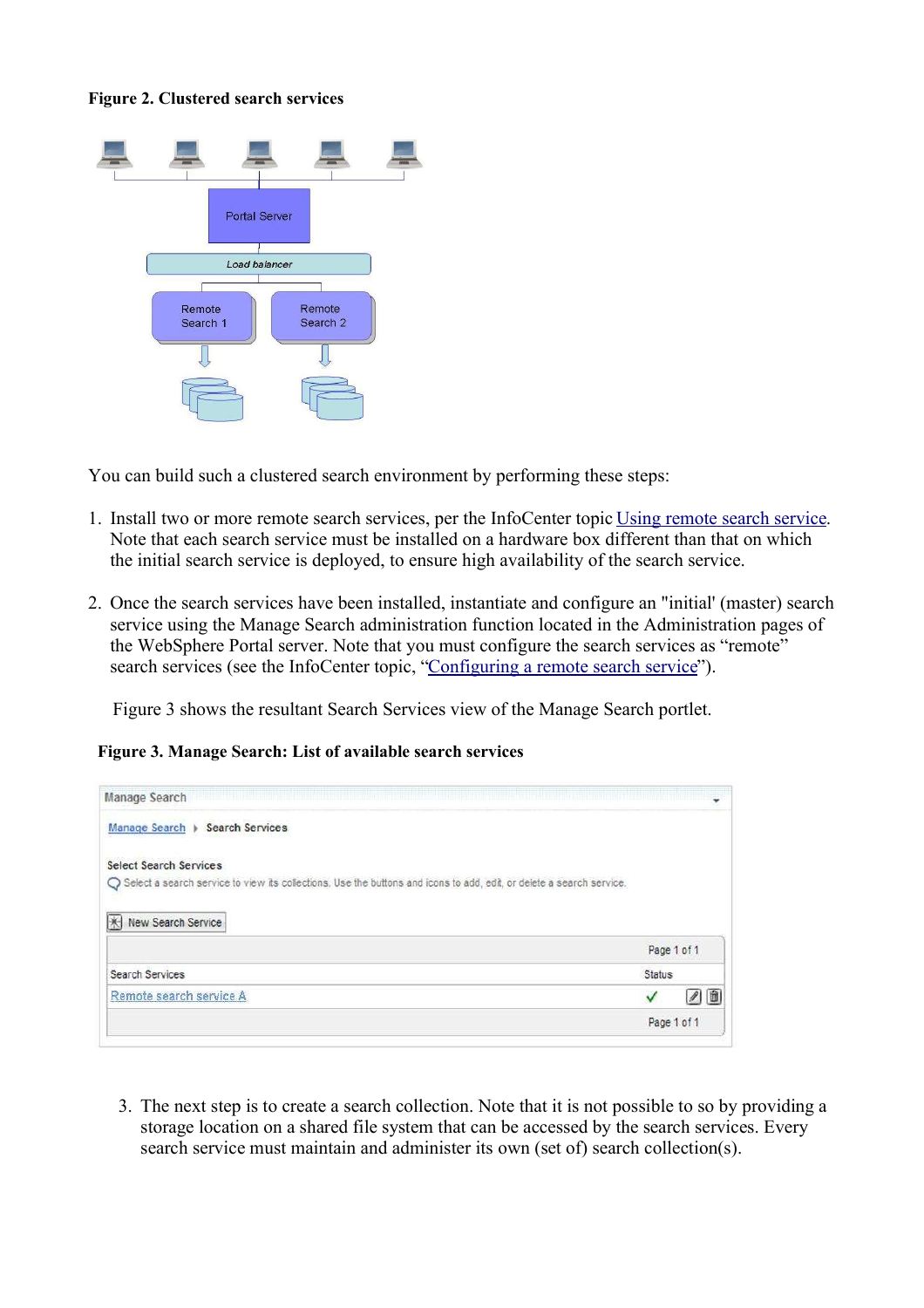

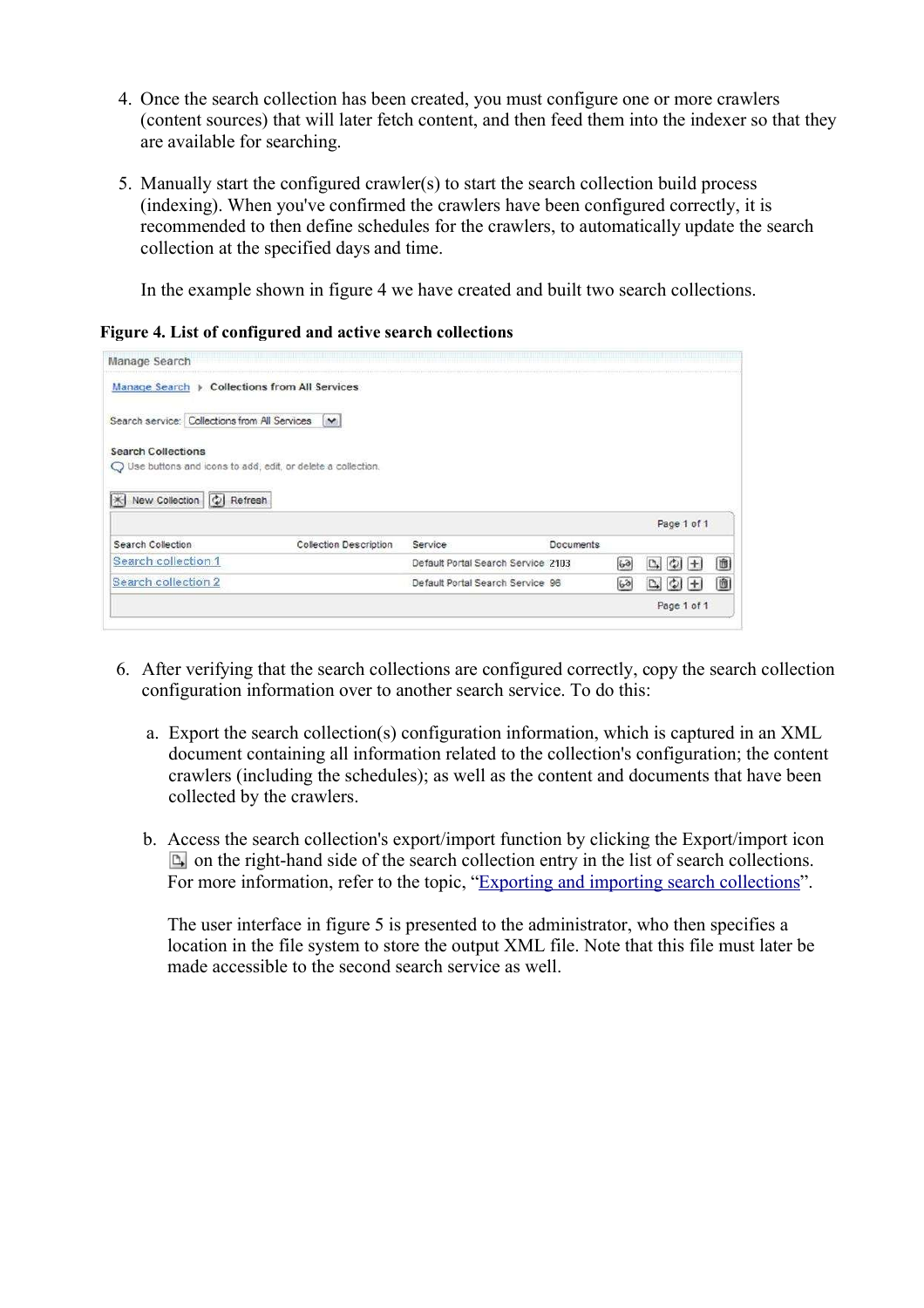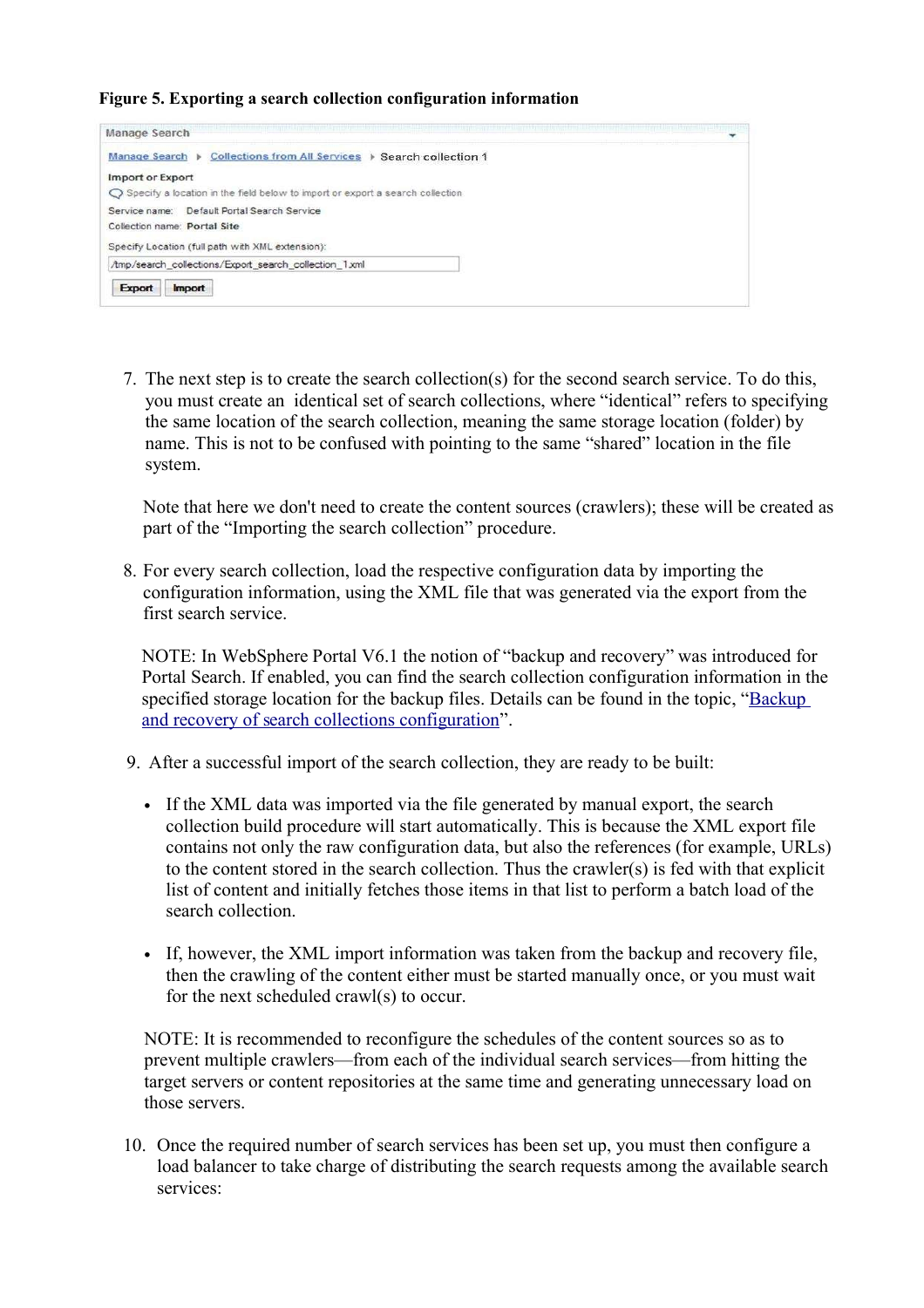- The simplest solution is to configure a Web server to distribute the requests to the search services by setting up the required plug-ins. Of course, if you do this, it makes the Web server a single point of failure (SPOF).
- Another option is to introduce a hardware-based solution that uses a network dispatcher to handle distribution of the requests between the configured search services.

With the current setup any search requests issued through the Search Center portlet would automatically send the queries to every registered search service. Figure 6 shows two search services with identical search collections.

**Figure 6. Two identical search services configured and operational**

| Manage Search                                                                                                          |               |             |
|------------------------------------------------------------------------------------------------------------------------|---------------|-------------|
| Manage Search > Search Services                                                                                        |               |             |
| <b>Select Search Services</b>                                                                                          |               |             |
| ○ Select a search service to view its collections. Use the buttons and icons to add, edit, or delete a search service. |               |             |
| <b>X</b> New Search Service                                                                                            |               |             |
|                                                                                                                        |               | Page 1 of 1 |
|                                                                                                                        |               |             |
| <b>Search Services</b>                                                                                                 | <b>Status</b> |             |
| Remote search service A                                                                                                | ✓             | 20          |
| Remote search service B                                                                                                |               | 00          |

11. So, to activate the load balancer for the search services, the final step is to replace the configuration information (URLs) of the remote search service(s) with a URL that references the search service through the load balancer.

Thus, from now on all requests will go through the load-balancer, which decides to what physical search service the request is then sent for processing (see figure 7).

**Figure 7. Search services going through load balancer**

| art a complete the state of the control of the control of the control of the control of the control of the control<br>Manage Search |               |             |
|-------------------------------------------------------------------------------------------------------------------------------------|---------------|-------------|
| Manage Search > Search Services                                                                                                     |               |             |
| <b>Select Search Services</b>                                                                                                       |               |             |
| Select a search service to view its collections. Use the buttons and icons to add, edit, or delete a search service.                |               |             |
|                                                                                                                                     |               |             |
| New Search Service                                                                                                                  |               |             |
| $ \times $                                                                                                                          |               | Page 1 of 1 |
| <b>Search Services</b>                                                                                                              | <b>Status</b> |             |
| Going through load-balancer                                                                                                         |               | 20          |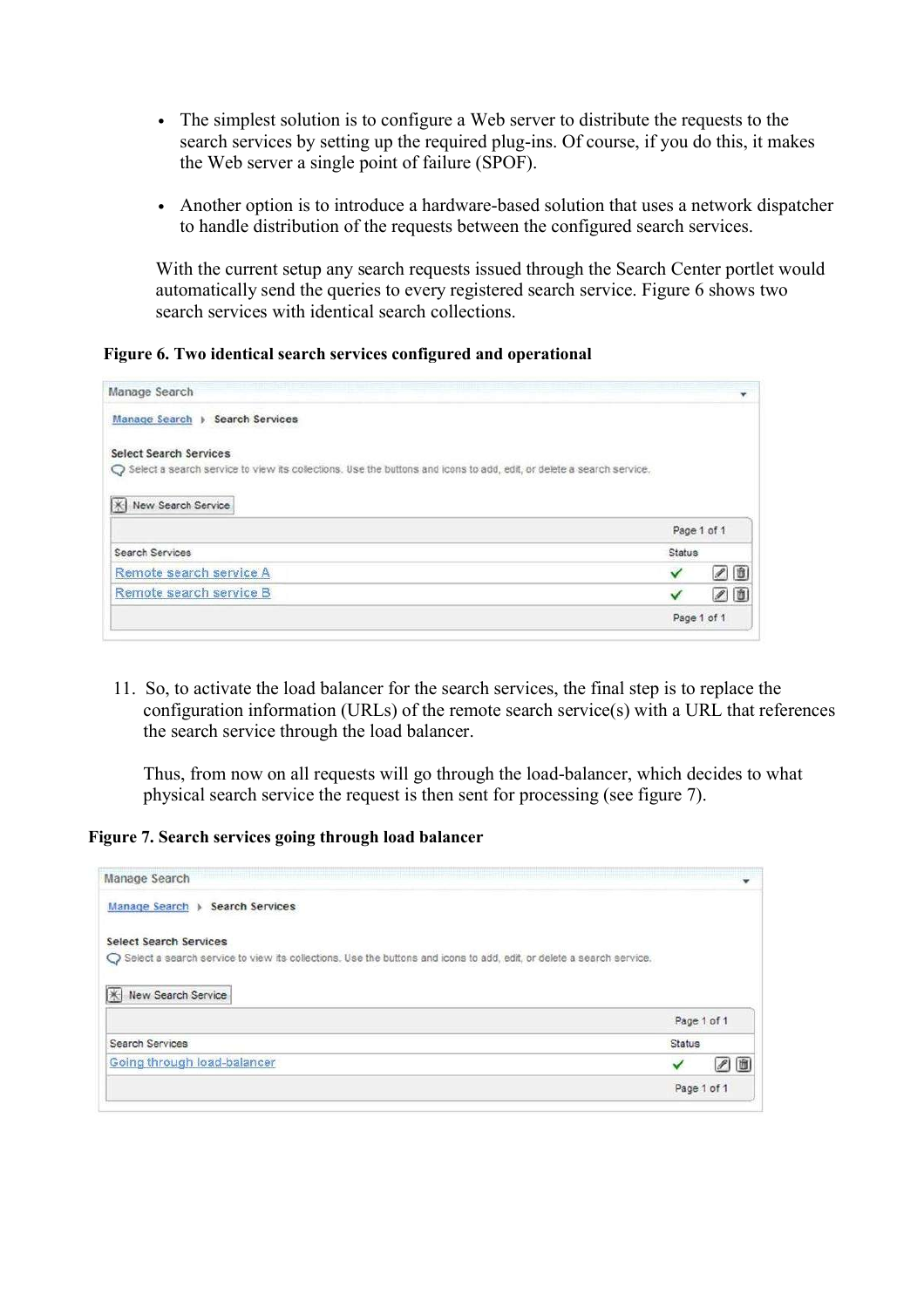Since we now have replaced the original search services with a "virtual" search service, from this point on any administrative actions resulting from Manage Search will be handled by whatever search service to which the load balancer has chosen to send the requests.

For example, suppose the search collection "XYZ" must be updated to introduce another content source. When the administrator selects that search service and its search collection, he has no control over what physical search service to which he is applying the changes. So even if such an environment could be set up initially, it is not easy to administer once it's in production.

One option to enable administration of the individual search services is to:

- 1. Use the administrative features of the network dispatcher to deactivate or disable all search services except the one to be maintained.
- 2. Perform the required administration steps for that specific search service.
- 3. Then move on to the next search service to perform the same steps over again.

NOTE: Another big hurdle would be the case in which multiple search services are required for one reason or the other, for example, for the purpose of having remote search services each dealing with specific subdomains in an intranet. However, that would introduce an additional layer of complexity to the overall design of the environment with respect to high availability and is beyond the scope of this paper.

### <span id="page-7-0"></span>**2.3 Main search service coupled with fallback search service**

Here we describe a somewhat similar approach to that described in Section 2.2, except that this one allows for more transparency to the search administrator.

The first steps are identical to those above; that is, two or more remote search services are installed, and the search administrator creates and configures the search collections and content sources in one instance of the remote search service, which would be the "main" search service.

Then, once the search collections have been built, that information can be manually replicated to the other search services via the export/import utilities as described in Section 2.2.

The result is multiple search services running with identical sets of search collections and content sources (see figure 8).

#### **Figure 8. Main search service with backup search service in place**

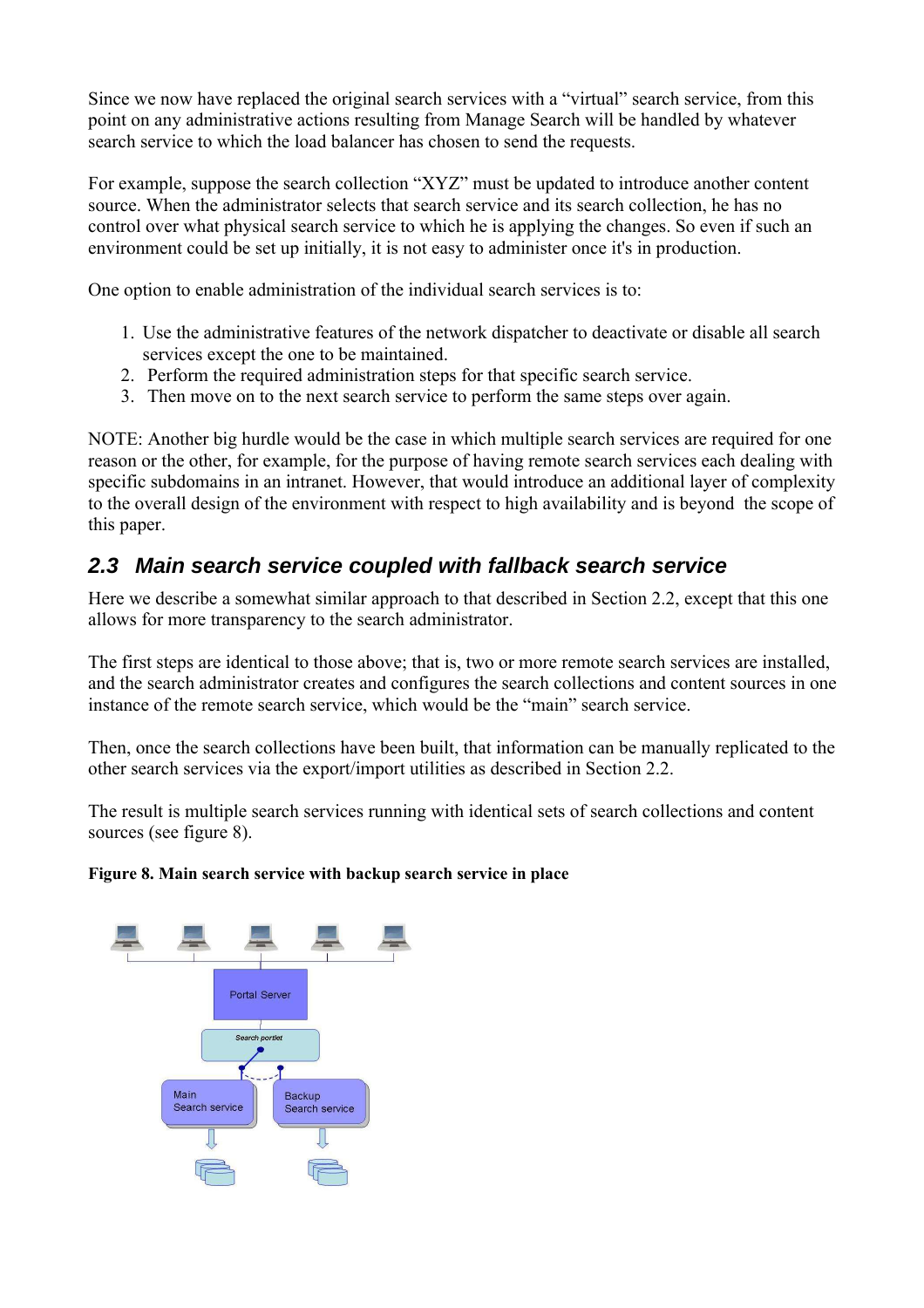



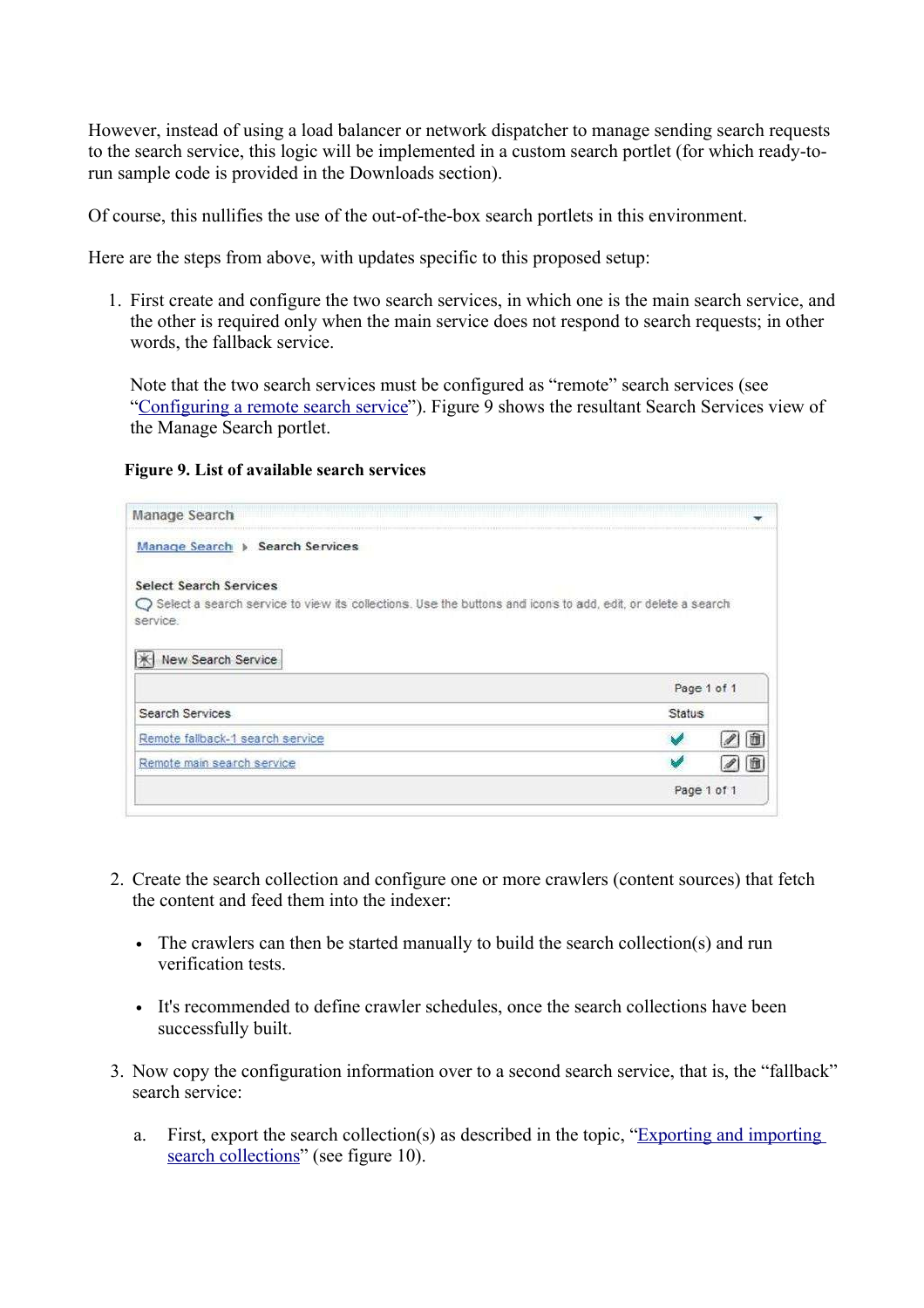#### **Figure 10. Exporting a search collection configuration**

| Manage Search                                                                   |  |
|---------------------------------------------------------------------------------|--|
| Collections from All Services > Search collection 1<br>Manage Search >          |  |
| Import or Export                                                                |  |
| ○ Specify a location in the field below to import or export a search collection |  |
| Service name: Default Portal Search Service                                     |  |
| Collection name: Portal Site                                                    |  |
| Specify Location (full path with XML extension):                                |  |
| Amp/search collections/Export search collection 1xml                            |  |

- b. Select the second search service to create a search collection. Unlike the scenario described in the previous section, here the location and name of the search collection need not be the same. Also, it's not necessary to create the content sources (crawlers); these will be created as part of the "Importing the search collection" step.
- c. Import the configuration information using the corresponding XML file created from the search collection of the first search service.
- d. Finally, wait for the crawlers to be started at the next scheduled time, or invoke the crawler manually.

Again, it is advised to reconfigure the schedules of the content sources, to prevent multiple crawlers—from each of the individual search services—from hitting the servers or content repositories at the same time and causing unnecessary load on those servers.

The remaining step is to enable high availability of "search" using the infrastructure now set up. As stated in the introduction of this section, the logic must be delivered through the search portlet itself. We cannot, however, exploit this environment by using the out-of-the-box search portlets.

For instance, if you use the Search Center portlet, the search requests will return a list of duplicate entries, one entry from each of the search results from the two available search services and their respective search collection(s).

Thus we must introduce and develop a custom search portlet that (1) implements the necessary logic that selects what search collection to use from the list of available search collections and then (2) issues the search request against it to find the requested information.

As a first, straightforward example we assume that we have two search services, each hosting a single search collection. In a nutshell, that search portlet would need to implement the following:

- query all search services for a list of available search collections
- each of the available search services returns its search collection
- the search portlet by default selects the "main" search collection
- that search collection is then used to execute the search request and return the search result back to the requesting client
- if that search service cannot be reached, or an error is thrown when querying the search collection, then the second search service and its search collection are used to execute the query

This example demonstrates the basic logic of the processing required in the search portlet and how failover will work: If the default remote search service or its search collection is not available, the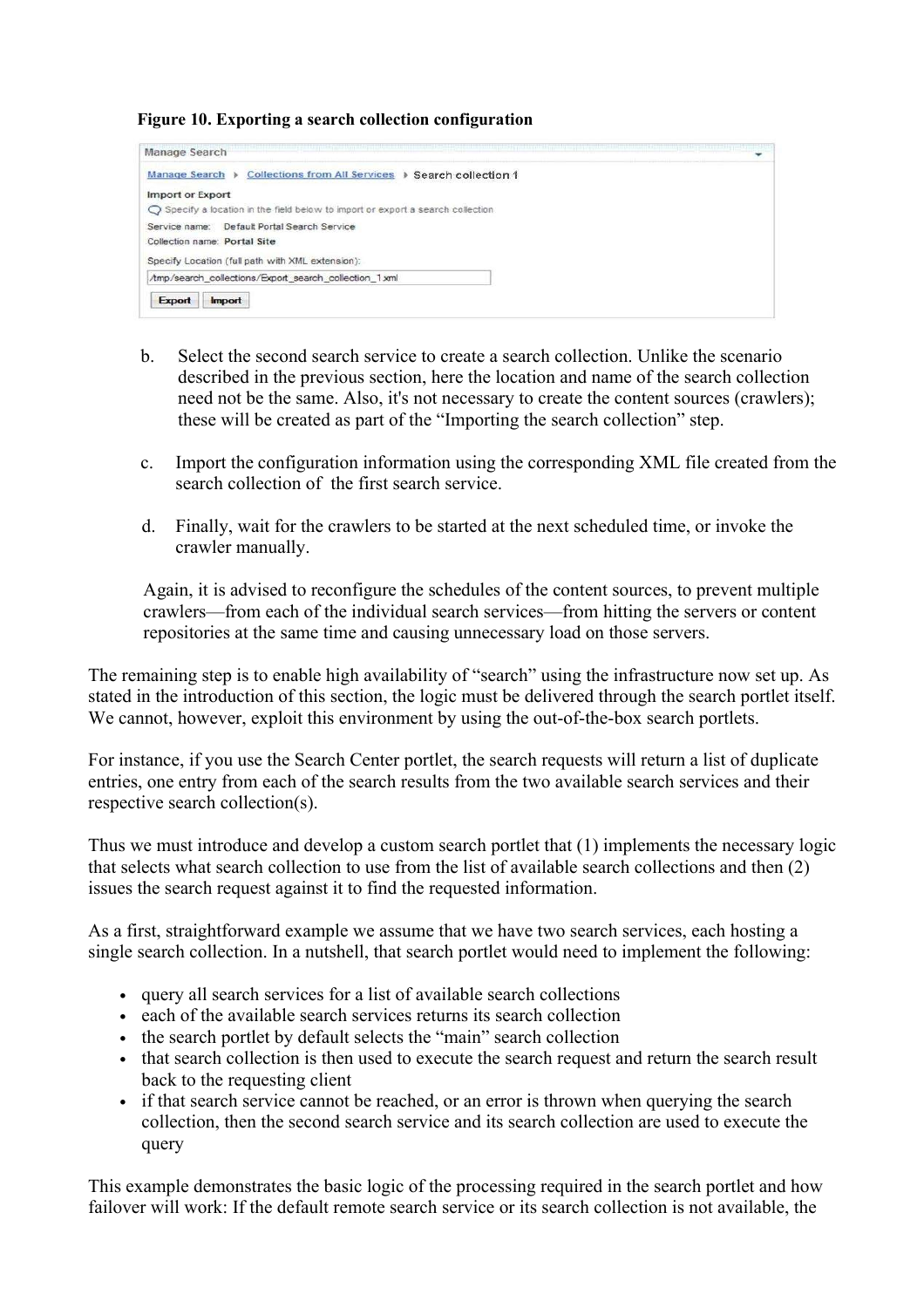$\big)$  $\sqrt{ }$  $\binom{m}{n}$  $)$ )  $"$  $\mathbf{u}$  $)$ ) ") )  $\overline{(}$  $"$ ) 3  $\big)$  $\overline{4}$  $\overline{4}$  $\overline{)}$  $\mathbf{u}$  $\overline{4}$  $\mathbf{L}^{\mathbf{H}}$  $\begin{array}{c} \n\end{array}$  $\mathbf{u}$  $-$ " )( ;  $\overline{3}$  $\left\{ \right.$  $\overline{\phantom{a}}$  $\frac{1}{\sqrt{2}}$  $\overline{)}$  "  $))$  $\overline{\phantom{a}}$  $\begin{pmatrix} 1 & 0 & 0 \\ 0 & 0 & 0 \\ 0 & 0 & 0 \\ 0 & 0 & 0 \\ 0 & 0 & 0 \\ 0 & 0 & 0 \\ 0 & 0 & 0 \\ 0 & 0 & 0 \\ 0 & 0 & 0 & 0 \\ 0 & 0 & 0 & 0 \\ 0 & 0 & 0 & 0 \\ 0 & 0 & 0 & 0 \\ 0 & 0 & 0 & 0 & 0 \\ 0 & 0 & 0 & 0 & 0 \\ 0 & 0 & 0 & 0 & 0 \\ 0 & 0 & 0 & 0 & 0 \\ 0 & 0 & 0 & 0 & 0 & 0 \\ 0 & 0 & 0 & 0 & 0 &$  $\sim$   $\mathbb{Z}^n$  $\overline{(}$ 2.4 Recommendations  $\mathbf{u}$  $)$  ) 3  $\overline{)}$  $\begin{array}{cccc} & 1 & & ) \\ & & \mbox{ } & \\ \phantom{0} & \ddots & & \ddots \end{array}$  $(1)$  $\big)$  +  $\begin{pmatrix} 1 & 1 \\ 1 & 1 \\ 1 & 1 \end{pmatrix}$  (  $\overline{4}$  $(\begin{array}{ccc} 968' \\ 1 \end{array}) = (\begin{array}{ccc} 968' \\ 1 \end{array}) = (\begin{array}{ccc} 1 \end{array}) = (\begin{array}{ccc} 1 \end{array}) = (\begin{array}{ccc} 1 \end{array}) = (\begin{array}{ccc} 1 \end{array}) = (\begin{array}{ccc} 1 \end{array}) = (\begin{array}{ccc} 1 \end{array}) = (\begin{array}{ccc} 1 \end{array}) = (\begin{array}{ccc} 1 \end{array}) = (\begin{array}{ccc} 1 \end{array}) = (\begin{array}{ccc} 1 \end{array}) = (\begin{array}{ccc} 1 \end{array}) = (\begin{array}{ccc} 1 \end{array$  $\bar{\mathbf{u}}$ 67  $($   $\frac{1}{\cdot}$  $4@$  $\mathbf{u}$  $\overline{?}$  $\overline{a}$  $\begin{matrix} \begin{matrix} 0 \\ 0 \\ 0 \\ 0 \\ 0 \\ 0 \\ 0 \\ 0 \end{matrix} \end{matrix} \qquad \qquad \begin{matrix} \begin{matrix} 0 \\ 0 \\ 0 \\ 0 \\ 0 \\ 0 \\ 0 \end{matrix} \end{matrix} \qquad \qquad \begin{matrix} \begin{matrix} 0 \\ 0 \\ 0 \\ 0 \\ 0 \\ 0 \\ 0 \end{matrix} \end{matrix} \qquad \qquad \begin{matrix} \begin{matrix} 0 \\ 0 \\ 0 \\ 0 \\ 0 \\ 0 \end{matrix} \end{matrix} \qquad \qquad \begin{matrix} \begin{matrix} 0 \\ 0 \\ 0 \\ 0 \\ 0 \\ 0 \end{matrix} \end{matrix$  $\lambda$  $\left\langle \begin{array}{c} 1 \\ 1 \end{array} \right\rangle$  $\begin{array}{cc} - & - \\ 0 & \end{array}$  $($ 

<span id="page-10-1"></span><span id="page-10-0"></span>3 Sample search portlet to demonstrate failover support  $\overline{1}$  $\, )$  )  $\mathcal{E}$  $)^{n}$ )  $+4$  $\overline{?}$  $\overline{4}$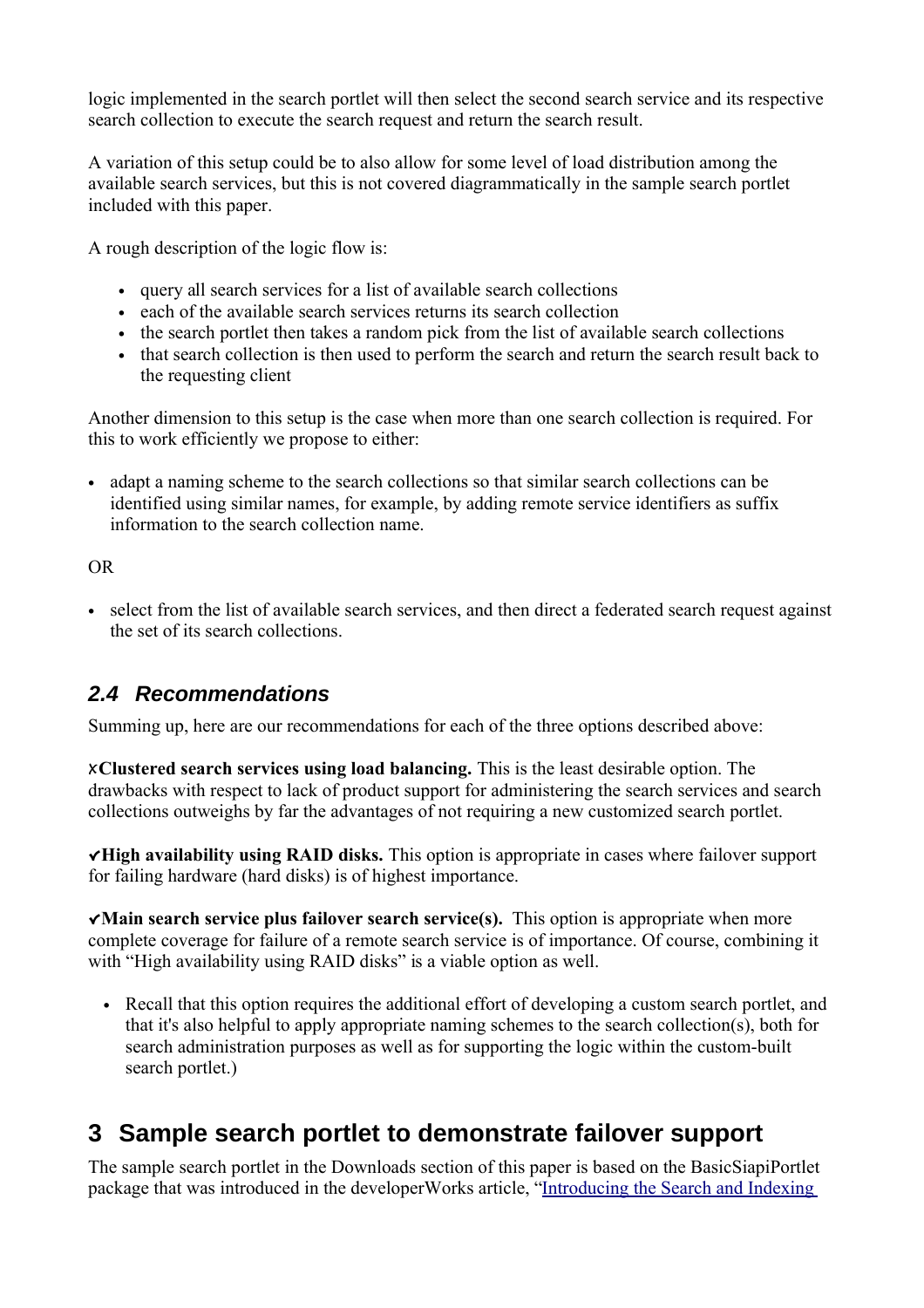API in WebSphere Portal V6.0". This updated version demonstrates a coding example of how to enable failover support in a search portlet.

The original sample search portlet supports searching within a set of search collections and supports search scopes as well. For the purpose of failover support we focus only on searching within one or more search collections only. The basic concept implemented here assumes that search collections with the same name prefix are available as alternative collections when the default search collection is not available.

Figure 11 shows three search collections with the same name prefix "Financial News" hosted by three different search services (suffixed 1, 2, and 3). In the supplied code we use the special character ':' as the delimiter between the common name and the distinguishing suffix identifier 'Instance n'.

| Manage Search ▶ Collections from All Services |                                                                 |                             |                  |                |                  |   |
|-----------------------------------------------|-----------------------------------------------------------------|-----------------------------|------------------|----------------|------------------|---|
| Search service: Collections from All Services | ×                                                               |                             |                  |                |                  |   |
| <b>Search Collections</b>                     |                                                                 |                             |                  |                |                  |   |
|                                               | $Q$ Use buttons and icons to add, edit, or delete a collection. |                             |                  |                |                  |   |
|                                               |                                                                 |                             |                  |                |                  |   |
| New Collection<br><b>X</b><br>Refresh         |                                                                 |                             |                  |                |                  |   |
| ାହା                                           |                                                                 |                             |                  |                | Page 1 of 1      |   |
| Search Collection                             | <b>Collection Description</b>                                   | Service                     | <b>Documents</b> |                |                  |   |
| Financial News : Instance 1                   |                                                                 | Search Service 1            | 100              | 60             | D.<br>Φ<br>$\pm$ | Û |
| Financial News : Instance 2                   |                                                                 | Search Service <sub>2</sub> | 100              | $6\delta$      | D,<br>÷          | Û |
| Financial News : Instance 3                   |                                                                 | Search Service 3            | 100              | 6 <sup>2</sup> | D.<br>Ф<br>$\pm$ | 面 |

The intent of providing the sources for the search portlet is so that the user interface can be modified to suit the needs of users' search. For example, suppose we move the advanced search options to an advanced search form, and then provide the search collection name as a configuration parameter for the portlet, so that the user is not required to perform the selection.

Such a parameter is supported by the sample search portlet and is called "collection prefix". If this parameter is defined, the portlet will look for the first collection with a matching prefix and will use it as the default collection. The relevant code can be found in Java™ source file BasicSiapiPortletSessionBean.java (see listing 1).

#### **Listing 1. Code for default collection**

/\*\*

\* Read from the configuration the prefix name for the default collection and look for it.

\* Pick the first collection that matches the prefix.

\* @throws SiapiException if there was an error during the process

\*/

public void resolveDefaultCollection(PortletRequest request, BasicSiapiPortletSessionBean sessionBean) throws SiapiException {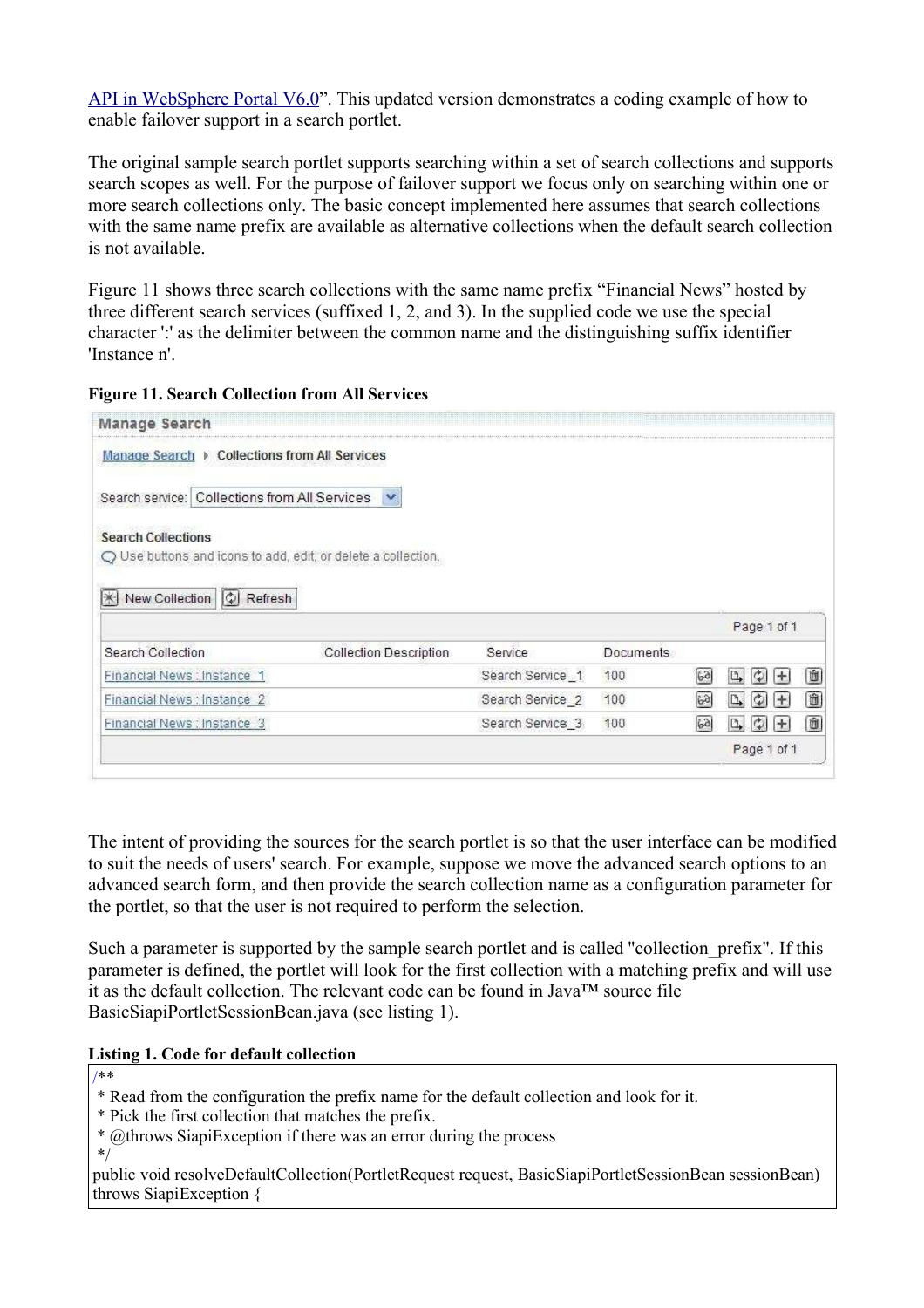```
Searchable[] searchables = getAvailableSearchables();String defaultCollectionNamePrefix=request.getPortletSettings().getAttribute("collection_prefix");
        if(defaultCollectionNamePrefix != null) {
               defaultCollectionNamePrefix = defaultCollectionNamePrefix.trim();
               Searchable searchable = sessionBean.getMatching2PrefixCollection(
                       searchables, defaultCollectionNamePrefix);
               if(searchable != null) {
                       setCurrCollection(searchable);
                       return;
                }
        }
       setCurrCollection(searchables[0]);
}
/**
* Pick the first collection that matches the name prefix
* @param namePrefix which needs to match to one of the collections name 
* @return Searchable that represents the selected collection
*/
private Searchable getMatching2PrefixCollection(Searchable[] searchables , String namePrefix)
throws SiapiException {
       for (int i = 0; i < searchables.length; i++) {
               if (searchables[i].getCollectionInfo().getLabel().startsWith(namePrefix)) {
                       return searchables[i];
                }
        }
       return null;
}
```
For demonstration purposes the search portlet lists all three search collections from the three active search services (see figure 12). Selecting one of the search collections from the "In collection" dropdown list will direct the search requests to the respective search service and execute the query against that selected search collection.

#### **Figure 12. Sample BasicSiapiPortlet search portlet**

| <b>BasicSiapiPortlet</b>                      |                                 | All Sources                                                |
|-----------------------------------------------|---------------------------------|------------------------------------------------------------|
| <b>BasicSiapiPortlet portlet</b>              |                                 |                                                            |
| Search O Browse O Scope Search<br>Search for: | In field:                       | In collection:                                             |
|                                               | Entire document                 | Financial News : Instance_1   v                            |
| Return files of type:                         | In Category:                    | Financial News: Instance 1                                 |
| All                                           | Root (no subcategories) (100) v | Financial News : Instance 2<br>Financial News : Instance 3 |

To confirm whether the implemented logic of the portlet actually supports failover scenarios, do the following:

1. Open a new browser window, log on to WebSphere Portal as an administrator, and go to the Manage Search page.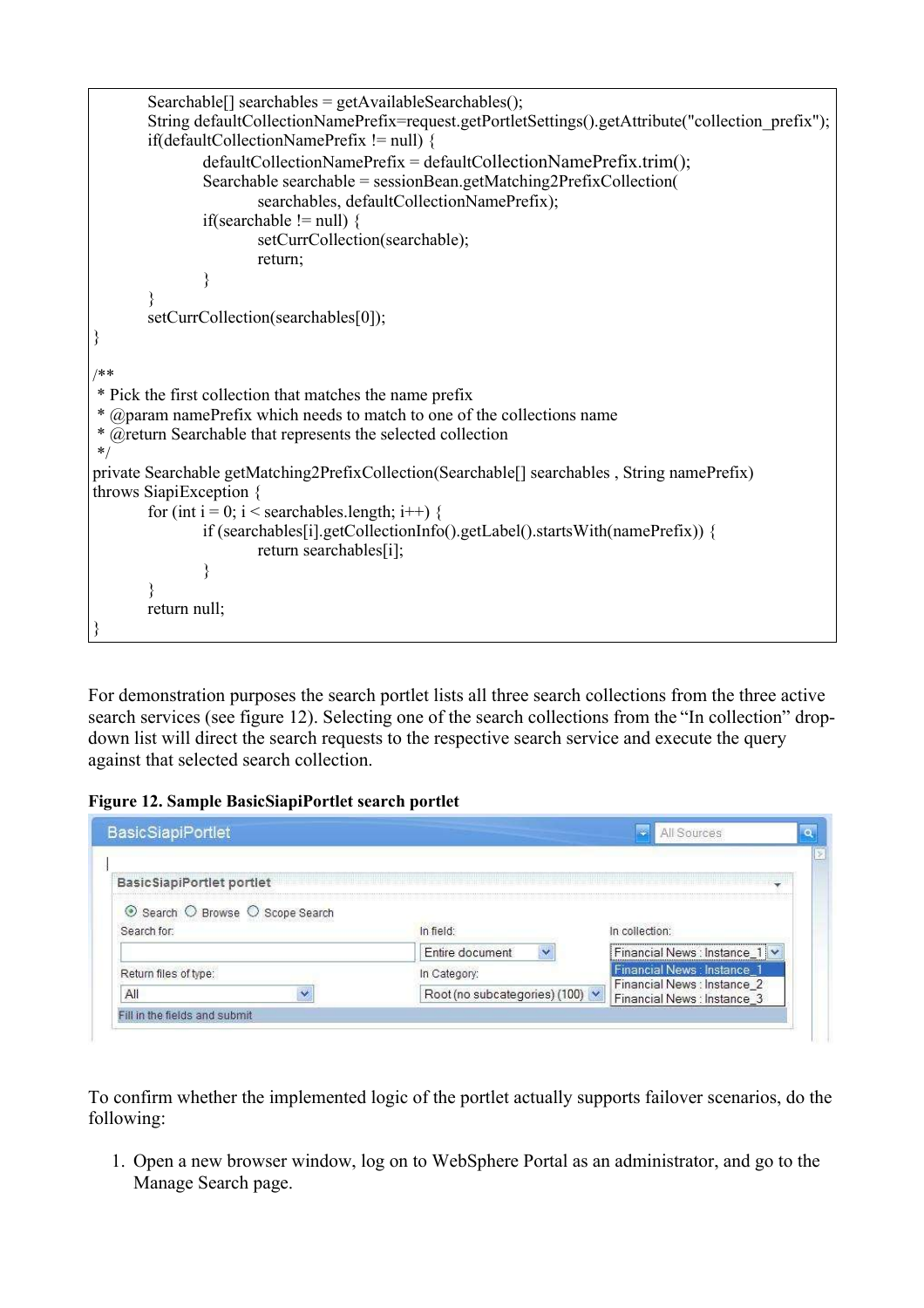- 2. Delete the search collection that had been selected for the previous search in the first browser window.
- 3. Now go back to the browser window with the still-open search portlet and try the search again. Notice that the identical search result is returned, even though that chosen search collection has been deleted.

This scenario demonstrates the failover logic implemented within the *getFirstFailoverCollection()* method call, which is invoked as the result of the "search" method having thrown an exception because the selected search collection is now unavailable.

Now you could repeat the test, deleting the second collection as well, and see how the current opened search session is redirected to the third collection.

The required code for the demonstrated failover support is fairly simple and shown in the snippet in listing 2. This code can be found in the Java source file: *BasicSiapiPortletSessionBean.java*.

**Listing 2. Code for failover support**

```
/**
* Executes the current query
* @throws SiapiException if there was a Siapi error
*/
private void executeQuery() throws SiapiException { 
  ........
       try {
               // Execute the query
                resultSet = this.curSearchable.search(currQuery);} catch (SiapiException e) {
                //Switch to failover collection
                Searchable failoverSearchable = getFirstFailureCollection(this.currSearchable);if(failoverSearchable != null) {
                        this.currSearchable = failoverSearchable;
                        executeQuery();
                        return;
                } else {
                        throw e;
                }
        }
  ........
}
/**
* List of collections that should not be used again for this session 
* because the search failed but they are still being returned as
* available Searchables.
*/
private List invalidSearchables = new ArrayList();
/**
* Find the first failover collection for the current collection based on collections name prefix
* @return the first failover collection or null if there is no such collection 
*/
private static final char seperator = \cdot.
private Searchable getFirstFailoverCollection(Searchable currSearchable)
   throws SiapiException {
       String currSearchableLabel = currSearchable.getCollectionInfo().getLabel();
```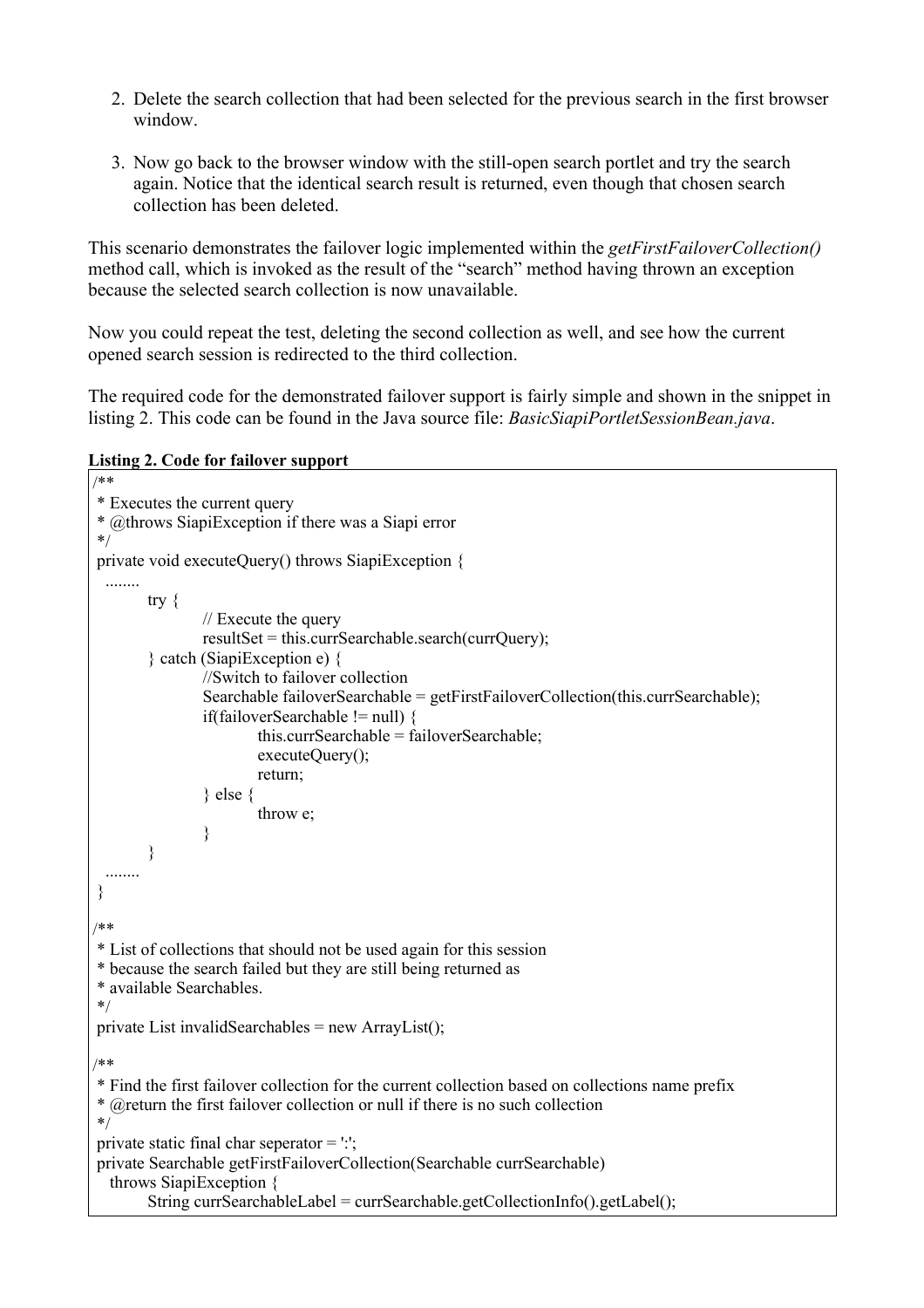

<span id="page-14-0"></span>4 Wiring the custom search portlet with the search box in the WebSphere Portal theme



 $\left( \begin{array}{cc} 0 & 1 \end{array} \right)$  $1)$ 8  $+$  $9:$ Z[\]^\_]`ab\c]d\]efghgia`dj\_kld\mn[jj\_coggmle\ac\_h\[p\_klfgmq\_[ilfgmqf[ilnr\_p\_mlrnpj lenr\_p\_h\[p\_kq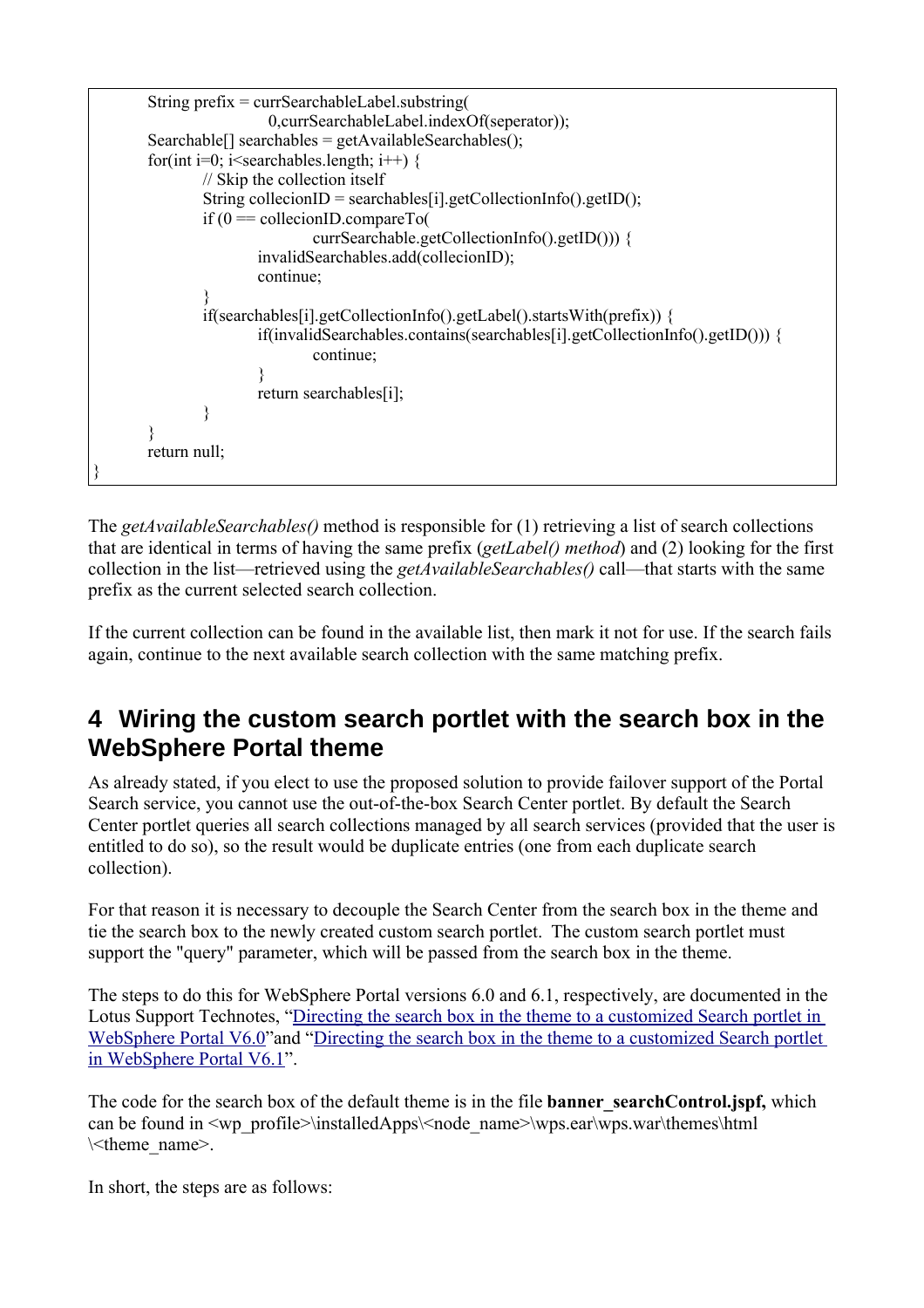$2(' + ,$  $\overline{(}$  $#(' 4 " A " 1 " # 0 )$  $\overline{(\ }$  $\begin{pmatrix} 0 & 0 & 0 \\ 0 & 0 & 0 \end{pmatrix} = \begin{pmatrix} 0 & 0 \\ 0 & 0 \end{pmatrix} = \begin{pmatrix} 0 & 0 \\ 0 & 0 \end{pmatrix}$  $5(1$  "  $\left( \begin{array}{c} 1 \\ 1 \end{array} \right)$ 

# <span id="page-15-0"></span>5 Conclusion

 $\begin{array}{c} \n\frac{1}{2} \\
\frac{1}{2} \\
\frac{1}{2} \\
\frac{1}{2} \\
\frac{1}{2} \\
\frac{1}{2} \\
\frac{1}{2} \\
\frac{1}{2} \\
\frac{1}{2} \\
\frac{1}{2} \\
\frac{1}{2} \\
\frac{1}{2} \\
\frac{1}{2} \\
\frac{1}{2} \\
\frac{1}{2} \\
\frac{1}{2} \\
\frac{1}{2} \\
\frac{1}{2} \\
\frac{1}{2} \\
\frac{1}{2} \\
\frac{1}{2} \\
\frac{1}{2} \\
\frac{1}{2} \\
\frac{1}{2} \\
\frac{1}{2} \\
\frac{1}{2} \\
\frac{$ 1 )  $\begin{pmatrix} 1 & 1 & 1 \\ 1 & 1 & 1 \\ 1 & 1 & 1 \\ 1 & 1 & 1 \end{pmatrix}$  =  $\begin{pmatrix} 1 & 1 & 1 \\ 1 & 1 & 1 \\ 1 & 1 & 1 \end{pmatrix}$  =  $\begin{pmatrix} 1 & 1 & 1 \\ 1 & 1 & 1 \\ 1 & 1 & 1 \end{pmatrix}$  $\lambda$  $\begin{array}{c} 4 \\ (1) \end{array}$ 

# <span id="page-15-1"></span>6 Resources )  $+4 +$  ,  $)''$  3<br>3II ( ( 1) 41 )  $+4+$  , K 3<br>3II ( ( 1)  $41$  IK 1 + , ) " + ' , )" ) "<br>3II ( ( 1) 41 IK 1 1)) (  $\overline{3}$  $+$  ; 43<br>3II 02\$( " ( 1)) 4(  $+$  , 9(2 3<br>3II (") ( ( 1 1) 192\$1)/(N

## <span id="page-15-2"></span>7 About the authors

 $\begin{pmatrix} 1 \\ 4 \\ 4 \\ 1 \end{pmatrix}$ ) / )  $\begin{array}{c} 26 \\ 0 \\ 0 \end{array}$  ( )  $\begin{array}{c} 26 \\ 1 \\ 0 \end{array}$  ( )  $\begin{array}{c} 26 \\ 1 \\ 1 \end{array}$  ( E  $\begin{array}{c} 2 \end{array}$  $4 P$ ) ( ( ( ( N )  $\begin{array}{cccc} & & & \\ & & & & \\ & & & & \\ & & & & \\ 0 & & & \end{array}$  + + ( )  $^{\frac{1}{2}}$  + Y" 4 M(